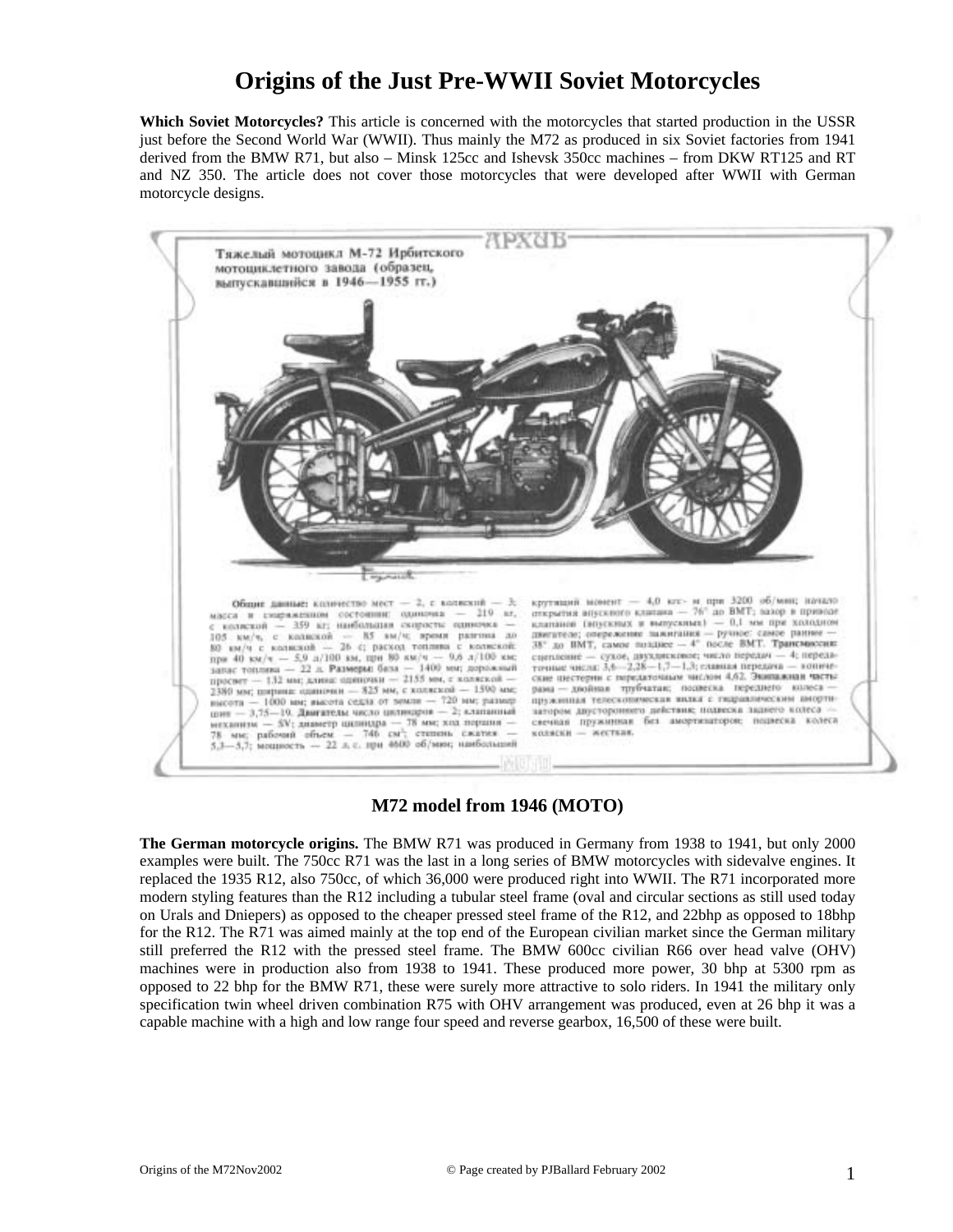**Were the copies licensed or stolen?** This is the real question, were these motorcycles copied without permission from the German factories or built under licence with help from the German factories and government? This article concentrates on the BMW based machine as opposed to the DKW based ones since the author at this point in time has concentrated research on the BMW origins.

**Other evidence for licensed copying.** Many generally well researched books from reputable authors written in the 1980s and 1990s claim, like old motorcycle magazines from the 1940s, that the M72 was a licensed copy. However no source of this claim or supporting evidence is ever supplied. 'Follow ups' with the authors so far have lead little further. Verbal assertions from an elderly Russian gentleman now living in England who says they were licensed copies does not in my opinion provide proof, though is worth recording.

**What does the IMZ Ural factory claim.** The IMZ Ural factory's position is that just around 1940 they obtained via Scandinavia, through an intermediary, a few examples of the BMW R71 for assessment. These were then accepted as suitable machines to meet the needs of the Soviet Union. The Soviet Red Army had demanded a modern motorcycle for military use, the civilian BMW R71 machine was apparently chosen as being suitable as opposed to the military specification BMW R12. The M72 that they copied from these examples was put into production in six Soviet factories the M72 by 1941 – no mean task. There is concern that this claim does not quite ring true for various reasons. It is difficult to check documentary evidence since it will either be:

- 1. in old Soviet archives in Moscow.
- 2. in the 1940 factories, since the IMZ (Irbit Motor Works now Uralmoto was not involved in 1941)
- 3. with German Third Reich archives, little chance that they still exist.
- 4. with BMW, but their factories were heavily bombed in the wars and much was destroyed.

If they were copied with licence, then why would IMZ now claim the opposite?

**Question** - Was it more acceptable to the Soviet Union populace that the new and successful M72 motorcycle was stolen from their neighbour and eventual enemy Germany, with Germany being able to do nothing about it, **OR** to win praise from the 'fact' that the Soviet authorities had got Germany to help them build a motorcycle that the Soviets then used against Germany?

**How easy is it to copy machines to then mass produce?** To produce a few copies hand made from a sample is laborious but with care a machine that would work well can be produced. However to produce reliable copies in great volume requires a great deal of effort with any drawings or specifications. For example:

- a. Material properties are needed for the parts such as pistons that will expand at running temperatures. Even if the BMW piston to bore clearance was measured from the samples, this would not be the same on the M72 if the piston aluminium alloy was different, and it would be. German aluminium alloy technology was good, look at their aircraft engineering. Soviet metallurgy was probably limited, look at the serious problems the factories have had since with metallurgy problems (valve springs, gearbox parts)
- b. Press tools need to be designed to allow for the spring back in the parts straight off the press tool, applies to fork shrouds, fuel tanks, mudguards etc. Possible with experienced pressed tool designers then good pressed tool die profiles can be developed, but so much easier with drawings of the tools, or even the old tools!
- c. Casting and forging tools need to be designed to allow for the shrinkage after cooling with different materials. Again possible without tool drawings, but with the tools or drawings so much easier.
- d. Clearances between all the rotating parts to allow for operating at high temperatures without seizing or rattling, eg tappets, gudgeon pins will need to have been developed.

In my view it is a massive task to reproduce fully toleranced drawings of all the parts and all the tools to make all the parts. Then to get the tool makers to make the tools, then to use the tools to produce the parts in different factories in large numbers that will fit together and create a high quality machine! A vast army of designers, draughtsmen, tooling engineers, metallurgists would have been needed to do this. If these professionals were already available to do this work then why had they not developed their own high quality mass produced machines?

It is a big task to build a complete set of tools from drawings. The M72 has some very complex part designs such as the tapered oval front fork top shrouds and the hollow cast top fork yoke, these need quite special tools and manufacturing techniques.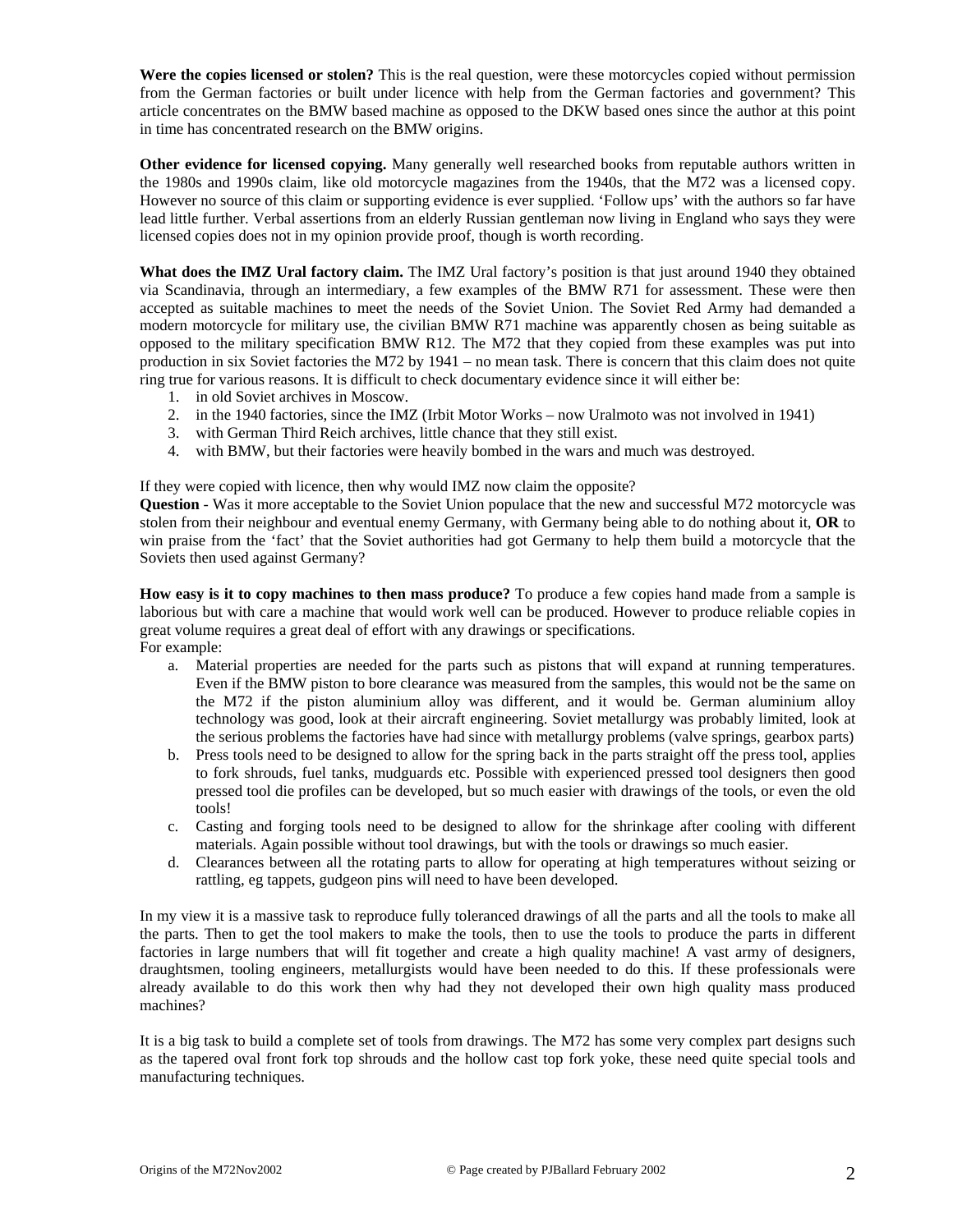#### **Why copy in detail certain complex parts without taking the opportunity to simplify?**

The first M72s are very close copies of the BMW R71; not similar but the same design. The complex parts only become simpler, cheaper and sadly less attractive as the next 20 years roll on. Little or no effort seems to have been made at the start to simplify the design without loss of quality or performance at the copying stage when it would have been most sensible. Even the higher 3.89:1 final drive was copied originally from the BMWR71 for an outfit to go into military service! A few years later they had to get the 4.625: 1 ratio from the 1938 BMW R6, R51 and R61 that only used 4.625:1 final drive ratios.

Examples of complex design features copied:

- a. The top fork shrouds were originally tapered oval sections, on later models these went to simply tapered circular sections. Now tapered oval section shrouds with fixings hidden underneath is what would be expected on a 1930s German high tech executive Art Deco style machine, the rich German customers would pay for that, but hardly the same market in the USSR!
- b. The top fork yoke was originally a light weight hollow casting, this went to a ribbed design years later. Why not do this first to save tooling costs and manufacturing time?
- c. The R71 and original M72 left and right rider's foot rests were different lengths. The right being longer and hence further back to get the right booted foot away from the more rearward right cylinder. Later M72s had equal lengths, this halves the number of spare foot rests and cuts tooling costs in half, why not do this simple change at the start? See diagram at end of this article.

#### **Why was the Civilian R71 used as opposed to the Military/Utility BMW R12 used as basis for the military Soviet motorcycle?**

The civilian R71 was of course being used all around Europe by private owners, whereas the military/utility R12 had been used for many years by private owners as well as the German army and possibly police forces and had proved itself. Surely the R12 as a military model was more suited as a donor for a Soviet military motorcycle? If the Soviets just wanted a design of military machine then the earlier R12 was better suited as had been proved by the German military, but if they wanted a machine and its manufacturing tooling the R71 would have to do, since the machine was not selling well in Germany and BMW could afford to supply machine and tooling.

# **Why not copy the more advanced BMW R66 OHV models instead of the obsolete SV models?**

The Soviets would surely have known that there were advanced OHV 600cc BMW R66 machines around, but they were not copied, this is also strange if the Soviets set about choosing a modern machine to steal the design from. The OHV machines were of course stolen after the way when the Soviets took over the Berlin BMW factories.

#### **What if BMW were forced to give the Soviets a motorcycle design?**

It is well established that the Germans and the Soviets set up a few treaties between 1939 and 1941. There were mainly set up by the Soviet Foreign Minister Molotov (previously Prime Minister) working for Stalin and the German Foreign Minister von Ribbentrop (ex German Ambassador to Britain) working for Hitler. These were a series of three treaties that covered land, gold and technology. In simple terms: the Soviet Government gave the Germans gold and raw materials and the assurance that they would not oppose the invasion of Southern Poland by Germany in exchange for the Germans giving the Soviets modern technology. This technology is known to have included marine engines, railway locomotives, power generating stations and though still to be proven, motorcycle designs (see lists at bottom of this article). The Germans of course used the raw materials to build their war machine and it is believed then used the gold to purchase weapons from the modern arms factories in 'neutral' Switzerland, but gold is gold is gold, before the days of tracing the origins. (Interestingly Switzerland, during the post WWII accusations, denied that it had lengthened the war by continuing to supply Germany with arms in exchange for gold and coal since it showed Germany no favour and the Allies could have also bought Swiss manufactured arms if they had wanted to! – mmmmm!)

Historical work is now underway with a professional historical researcher in England to determine the content of these technology transfers and other related agreements. Archives in Russia are being searched for evidence one way or another. This is being funded by the Cossack Owners Club.

If BMW were forced to give a design to the Russians what would they choose? They would surely choose a civilian version since they would not want to give a military specification machine to a country Germany would inevitably be at war with sooner or later. They would also choose a machine that used old technology such as sidevalves instead of the advanced and powerful over head valve machines. They would also choose a machine that they would stop production of in 1941 since it was to be superseded. So what fitted these criteria? The R71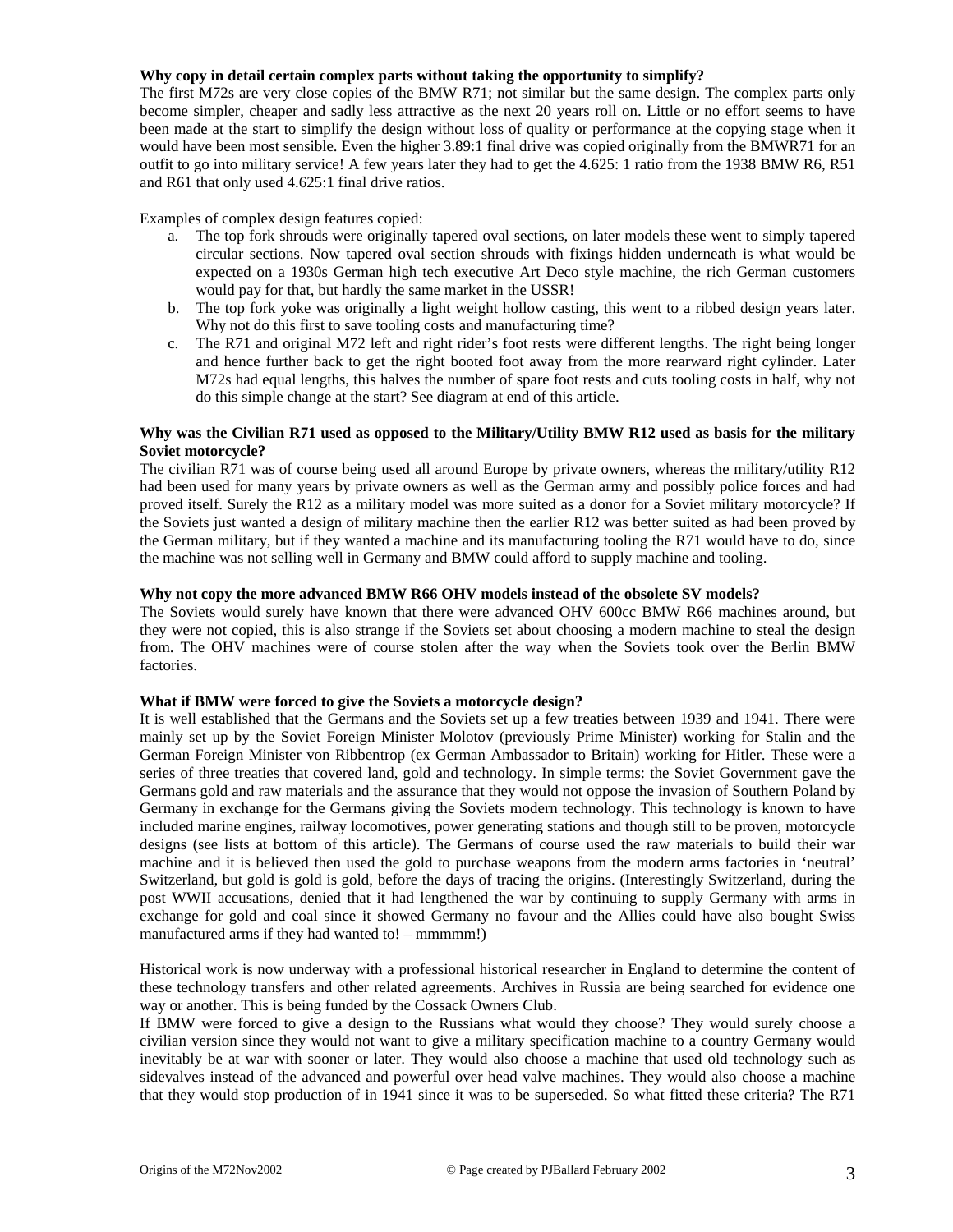

fitted all. I accept that it was a well proven design, but the BMW range had such good commonality of parts, designs, methods, materials across their range of similar models that the reliability and durability of all their machines were probably similar and high anyway. Photograph on left shows Molotov signing one of the agreements, with von Ribbentrop behind him with Joseph Stalin on his left, under a portrait of a smiling Lenin!

There are suggestions that Hitler also encouraged the production of the R71 in USSR so that he could buy back huge numbers cheaply for use as military motorcycles. The twin wheel drive BMW R75 was coming on stream in 1939 and the R12 was still in use by the German army so spare parts and some new R12s were still required by the army, thus extra factory space made available if the R71 line was shipped to USSR would have made room for the new R75. The reason suggested by some that transfer of the R71 to USSR to make military motorcycles for Germany was done to avoid the restrictions placed on Germany by the 1919 Versailles Treaty is a bit weak. The Versailles Treaty required Germany not to produce military equipment, but since BMW were currently building the R12 for the army and were putting the R75 into production at the same time, both of which seemed to contravene the Versailles Treaty anyway!

**Who was involved?** In a book by the late motorcycle historical researcher Erwin Tragatsch there is apparently the following information. I have yet to see the reference, so can not vouch for it. "*A Russian aeroengineer named Serjukow worked for BMW in Munich from 1935 to 1940."* It is known that BMW were helping the Russians build modern aero engines in Russia as part of the Mollotov von Ribbentrop pacts. "*The R71 has been selected for manufacture in the USSR.".* It is unclear who selected it, either the Russians, BMW or the German government. *"Serdjukow was given access to the R71 drawings and parts, since the model was not top of the line".* The R71 had certainly been a sales flop and since it was being produced alongside the earlier designed R12 it could have been possible to remove the whole R71 production line without stopping the R12. It would also have given more room to produce the R75 from 1941 of which 16,500 were produced up to 1946, yes post WWII, see later. "*Serjukow shipped several R71 back to Russia for analysis".* The Russians certainly confirm that they did obtain 5 examples of the R71 for examination.

I have no other references to involvement of Soviet engineers with BMW pre-WWII. Much of the work continued after the war, but of course the Soviets took control of many German factories during their march into Germany and also received official War Reparations after the war where they received industrial equipment, knowledge and product from the remains of Germany.

#### **Why Copy if it could have been done legally.**

Why would the Russians bother copying the BMW R71 illicitly when Russia was at the same time buying millions of pounds worth of machine tools from Germany, buying designs of cars and trucks (the official texts say 'vehicles' so that could include motorcycles!) for production in the USSR? This surely does not make sense. The Russians even had an engineer in the BMW plant from 1935 to 1940 working on the official aeroengine transfer to the USSR. Remember the BMW logo is based on an aeroplane propeller rotating against a blue sky, the motorcycle and car part of their business was a small part compared with aeroengines. The civilian BMW R71 machine had flopped and would have been little use to Hitler's war plans. There was no sense in stealing the R71 when similar technology transfers were going on around it and it could have been part of those transfers.

**What do BMW say?** The head of the archives in 2002 confirmed that they have no evidence either way as to whether production of the R71 in Russia was licensed or not, but many archives were lost in the WWII. Interestingly there are still records relating to patent infringements of BMWs by various manufacturers around the world pre WWII, and that none of these refer to infringements by Russia. So the possibility if a legitimate copy is not ruled out by BMW themselves.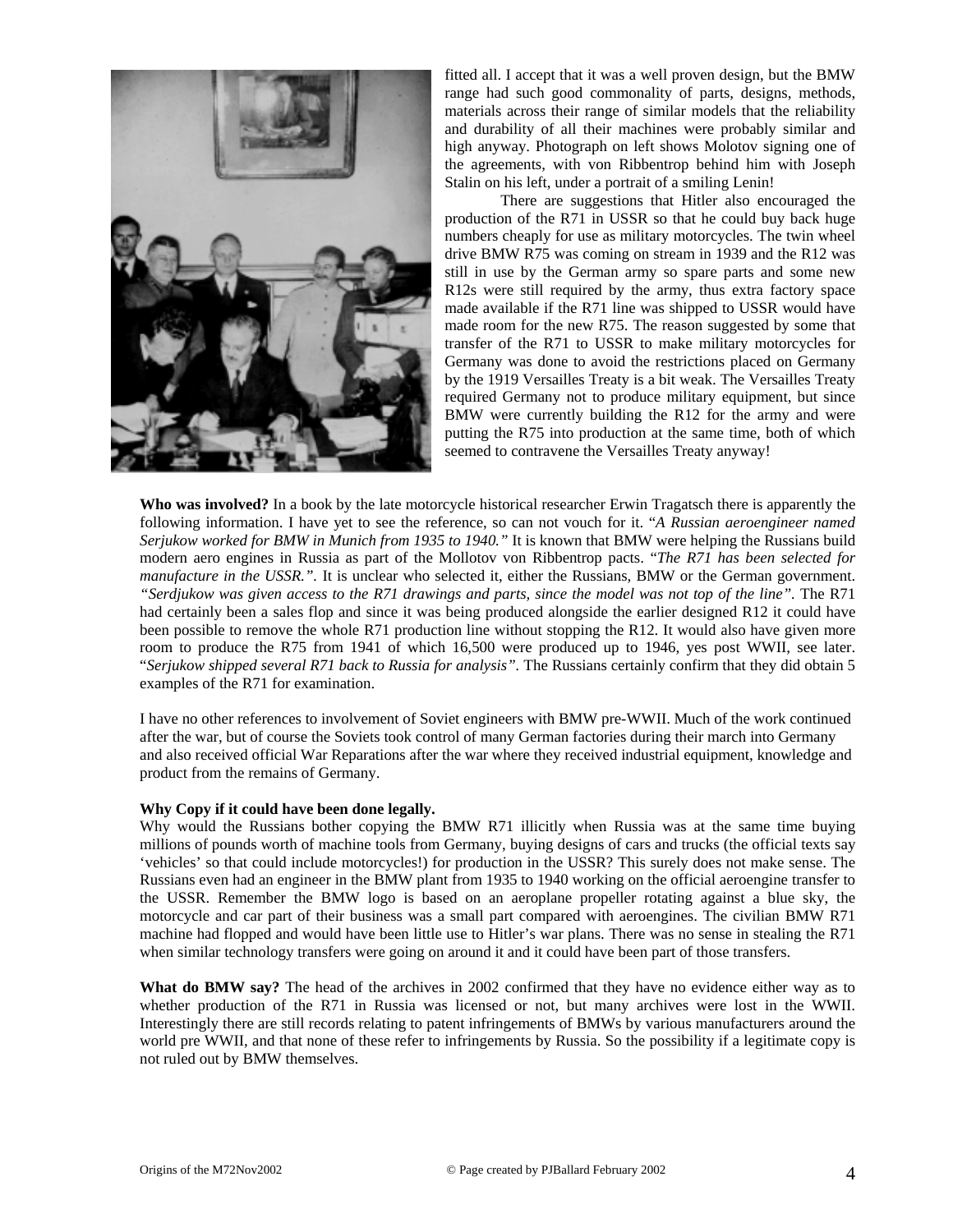**Post WWII Technological transfers.** It has been discovered that after the end of WWII when the allies took over the BMW factories that BMW had to play their part in War Reparations to the allies. Although the Russians took over the Berlin BMW factories (as well as nuclear and V2 rocket research centres and engineers) the stripping of the Munich BMW works was done more formally. A few more examples of the R75 were produced between January and June 1946 and around eight were shipped to Russia (frame numbers from 770,000.) The sidecar wheel drive was then used in the M73 prototypes. The manufacturing plant was removed and shipped to the USA, what happened then is unknown. The BMW machine tools taken from Berlin by the Russians were then used in the USSR along with the designs of the 500cc and 600cc OHV BMWs that formed the basis of the OHV Urals that we know and love. Some of the BMW machine tools from this transfer and possible early transfer were then passed on to the Chinese when production of the M72 moved there in the 1950s and indeed there were still BMW machine tools in the Chinese works in the 1990s according to the importer of the Chang Jiang into the USA!

# **Article from the Russian motorcycle magazine MOTO follows (translation is believed to be accurate):** *The Successors of BMW R-71*

*Shortly after the war there was an exhibition of motorcycles in Moscow – the Harley, the black BMW, red Moto–Guzzi, green "Indian". The M72 was inconspicuous – through its dark colouring, absence of chrome and silent running.*

*The engine ran at low rpm – only with the side-car could you hear it. Low compression (5.5:1), side valves and "soft cam profiles" explain this.*

*Only from 1954 was this machine available to the public. It was designed to have many virtues. M72 output began in 1941. BMW R71 had given the German army an advantage.*

*General (believed) I. Dyumulin of the Red Army strongly advocated a wide use of motorcycles but was criticised for his references to the Germans. In 1941 he died in battle.*

*The Moscow Velocipede Factory was the main manufacturer, others produced components. German specifications of their BMW R71 were to be followed to the letter. The many technical refinements and innovations represented no mean task for the Russian factories. Ultimately the Soviet BMW R72 (M72 in later terminology) was completed and was an equivalent achievement to the contribution of the Fiat 124 in 1970* (built under licence in a factory built by the Italians PJB).

*The duplex frame, gear change by foot, the telescopic front forks, the feeding of each cylinder from a separate carburettor, are some examples of the novel features. The placing of the cylinders ensured a good balance and low centre of gravity though the cylinders did sometimes catch the ground. The width of the cylinder heads (603 mm) was an inconvenience when riding without the sidecar. The auxiliary assemblies e.g. air pump & generator were covered with rust proof lacquer. The connecting rods were not on a common pin but each on separate ones. The left cylinder was forward 39.2 mm in relation to the right one. To reduce the length of the crank case a crank shaft was made with two main bearings and with a thin centre web (18 mm). Under pressure the latter broke even though made from high quality steel.*

*Problems did arise. It was difficult to synchronise two carburettors. The air filter was inefficient and caused cylinder wear. The attachment of the spokes to the rim was also unreliable.*

*The handlebar levers pointing inwards not outwards were an advance. The Moscow factory was moved to Irbit as the Germans advanced. The Red Army took over running the factory. However, the quality and specification was unchanged.*

*In 1942 cast iron had replaced the aluminium parts owing to shortages. In 1946 a twin disc clutch replaced the single disc item. The final drive was modified from 3.89:1 to 4.625:1 - a slight loss of speed and fuel economy but gain in tractive power.*

*Other factories went over to production of the M72 and gradual improvements to technical details were made. A few lighter models were produced for sporting clubs – showing some differences such as front forks, no headlamp, with a magneto replacing generator and battery in the M72K.*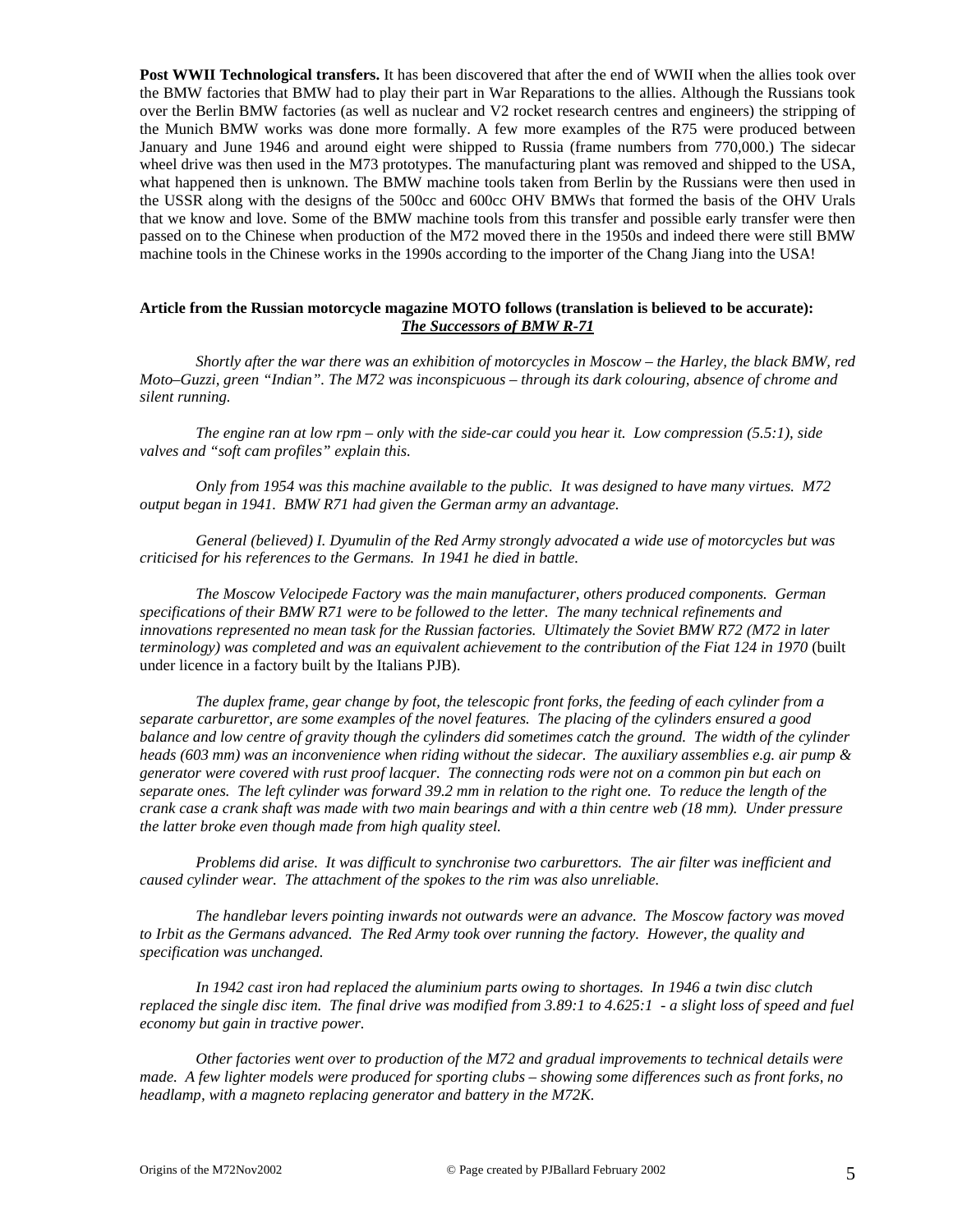*The M72H in Kiev was fitted with a leading link front suspension, some foreign firms copied it.*

*The K750 brought in the biggest technical changes: new cylinder heads, increased compression, an air cleaner lid with a breather (?), two oil-rings on the piston. The suspension of the rear wheel was modified and used hydraulic shock absorbers, a new side car with springs also appeared.*

*With the K750-M a rear forked swinging arm was introduced with telescopic hydraulic shock absorbers (double action). The side valve motor was finally abandoned in the early 1980's. This was the end of a generation that started in 1941. In China the M72 is still produced from Soviet specifications. It is called Chang-Jiang and even exported."*

Note that the new motorcycle had to built to 'the letter of the specifications', this really implies to me that the Soviets had the design and manufacturing specifications of the BMW, not just second hand examples. Even the manuals were copied, possible of course however the design was copied.

**So what is the truth?** We hope that further research will throw up the truth, but it may not be conclusive. In my view, even with the recent declarations from IMZ, I am pretty convinced as an engineer that the M72 was a licensed copy of the BMW R71 not a machine built from stripping down and measuring a few samples. There was no attempt to develop or cheapen the R71 for the Soviet terrain and purposes and more advanced BMWs were not copied in favour of the obsolete R71. We will keep looking.

#### **Mentions of the Russian motorcycles developed from BMW by other authors:**

1. Bahnstormer, The Story of BMW Motorcycles by L.J.K.Setright in 1977.

Page 103. States that engine of Ural (does not say which one) is substantially R66 with frame substantially that of the later R67/R52 series. He fails to notice the pre WWII R71 origins, instead assuming it was all from post WWII takeover of the BMW Dixi factory at Eisenach.

2. BMW Twins and Singles by Roy Bacon in 1982.

An interesting picture on page 169 of what is describes as a M53, it seems to be a K750 machine with a OHV engine. He sadly dates the Ural 'copies' as the 1970s, but based on the BMW R66 engine and frame with the R50 swinging arm assembly. He describes owners using BMW parts in the Russian engines, but of course the reverse happened!

3. Military motorcycles of WWII by Roy Bacon. Page 152 states that the M-72 flat twin was even nearer to its German counterpart [than the DKW] for it was based on the BMW model R71. In 1939 it was made under licence at the Iskra Zavod in Moscow, but in 1941 the whole plant was moved to Irbit in the Urals".

4. Unknown book on military motorcycles - *"prior to the outbreak of the Second World War, the M-72 sidecar combinations appeared, a machine just like the BMW of the times, and was manufactured in various guises. 1938/1939 and the Russians purchase the plans and the licence to produce the BMW R71, directly from BMW themselves. The first of these machines thus produced was designated the M-71. The "M" for Moscow and the "71" direct from the BMW model code. The M-72 was a 750cc sidevalve flat twin ……."*

5. Illustrated BMW Motorcycle Buyer's Guide by Stefan Knittel and Roland Slabon. Page 39 *"there was a copy called the M-72 which was built under license starting in 1939 in Moscow"* going on to correctly state the true origins in the BMW R71.

6. The Motor Cycle February 10<sup>th</sup> 1949. Page 115 *"Finally the sidecar outfit is the GMZ (probably means Gorky Motorcycle Works) and is the BMW 750cc sidevalve model R71 which was , in fact, made under licence in the Soviet Union in 1939; it was then called the M71."*

7. Military Motorcycles by David Ansell in 1985. *"During the early years of the Second World War the Moska National Works began production on the M-72 for military service within the Soviet armed forces. This machine was a close copy of the BMW model R-71, which had been assembled as the M-71 under licence in the Soviet Union since 1939."*

1.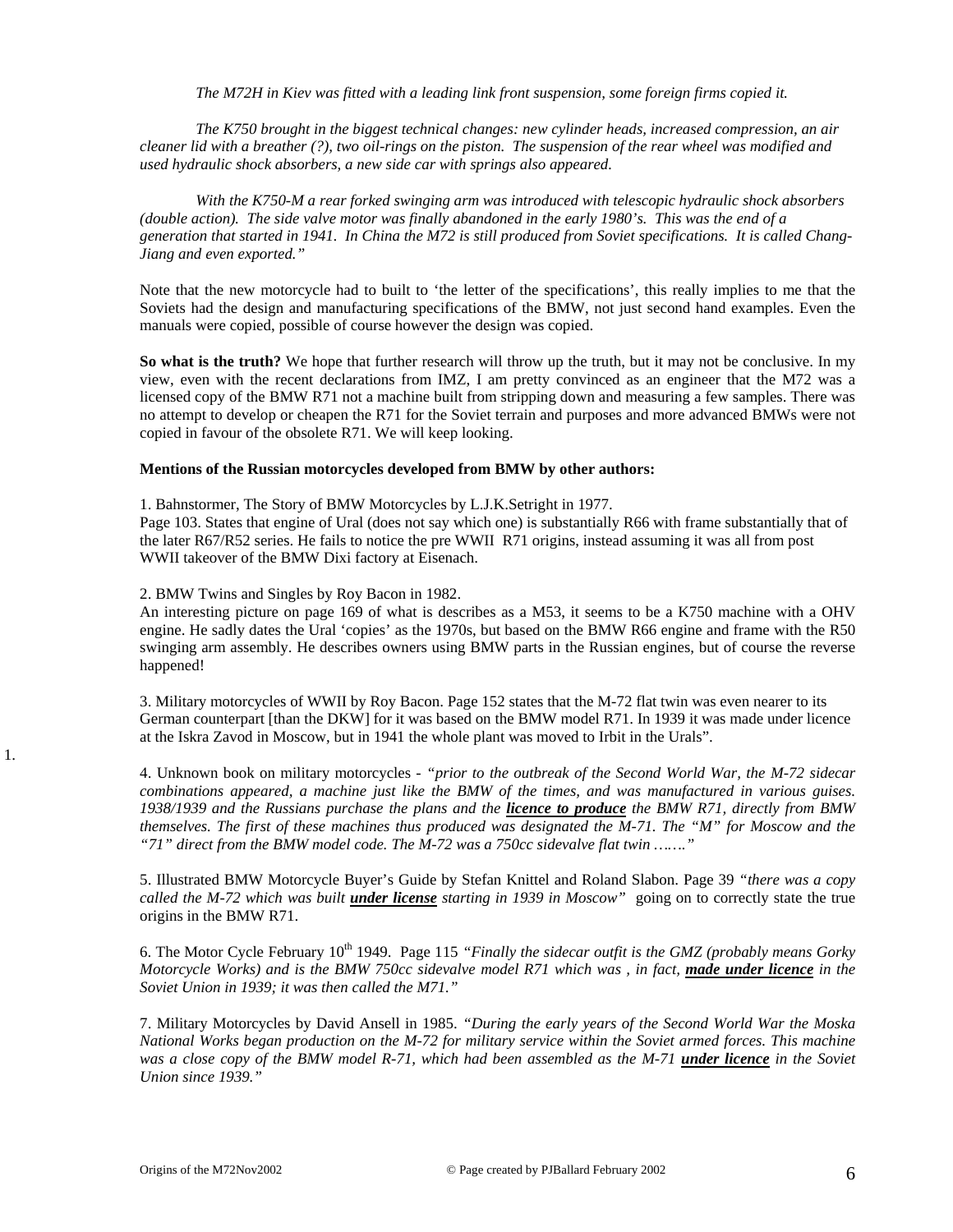8. Military Motorcycles by David Ansell in 1996

"In 1938, the 750cc/78 x 78mm engine of the BMW R12 was adopted by the R71, the final BMW to adopt a sidevalve layout. The next year **under licence**, the R71 was also produced by the Russians and the entire factory was moved to the Urals in 1941 where the R71 became the M72....."

# *9. Berühmte Motorräder (Famous Motorcycles) by the late Erwin Tragatsch. Believed to refer to the Russian aeroengineer who worked for BMW 1935 to1940 who obtained the R71 drawings, parts and examples.*

Thus there are professional writers on motorcycle history willing to put into print that the M72 was a licensed copy of the BMW R71, and not stolen. It is of course quite possible that they all read the  $10<sup>th</sup>$  February 1949 copy of "The Motor Cycle" and reproduced an unsubstantiated 'fact', but they do have reputations to uphold.

**End Piece:** Consider the Footrest Positions – of the BMW R71left and the M72 right. For those of you who look at the details in these machines, you will have noticed that the right foot rest is further back than the left foot rest to give more room for the right foot behind the more rearward right hand cylinder. The BMW photo is not quite a true view from above and so the seat and tank filler fore/aft locations do not apparently match with the true drawn view from above of the M72. It is however interesting to note that the M72 tank is a lot bigger than the slim version on the BMW.

It can be seen quite clearly that the right foot rest has a longer rearward pointing section than the left foot rest, even though it meant extra tooling, extra line side stocks and extra spare parts. Later Soviet models based on the  $M72$  soon went to identical left and right foot rests, but not from the start – it was ALL copied to the specification!



**BMW R71** M72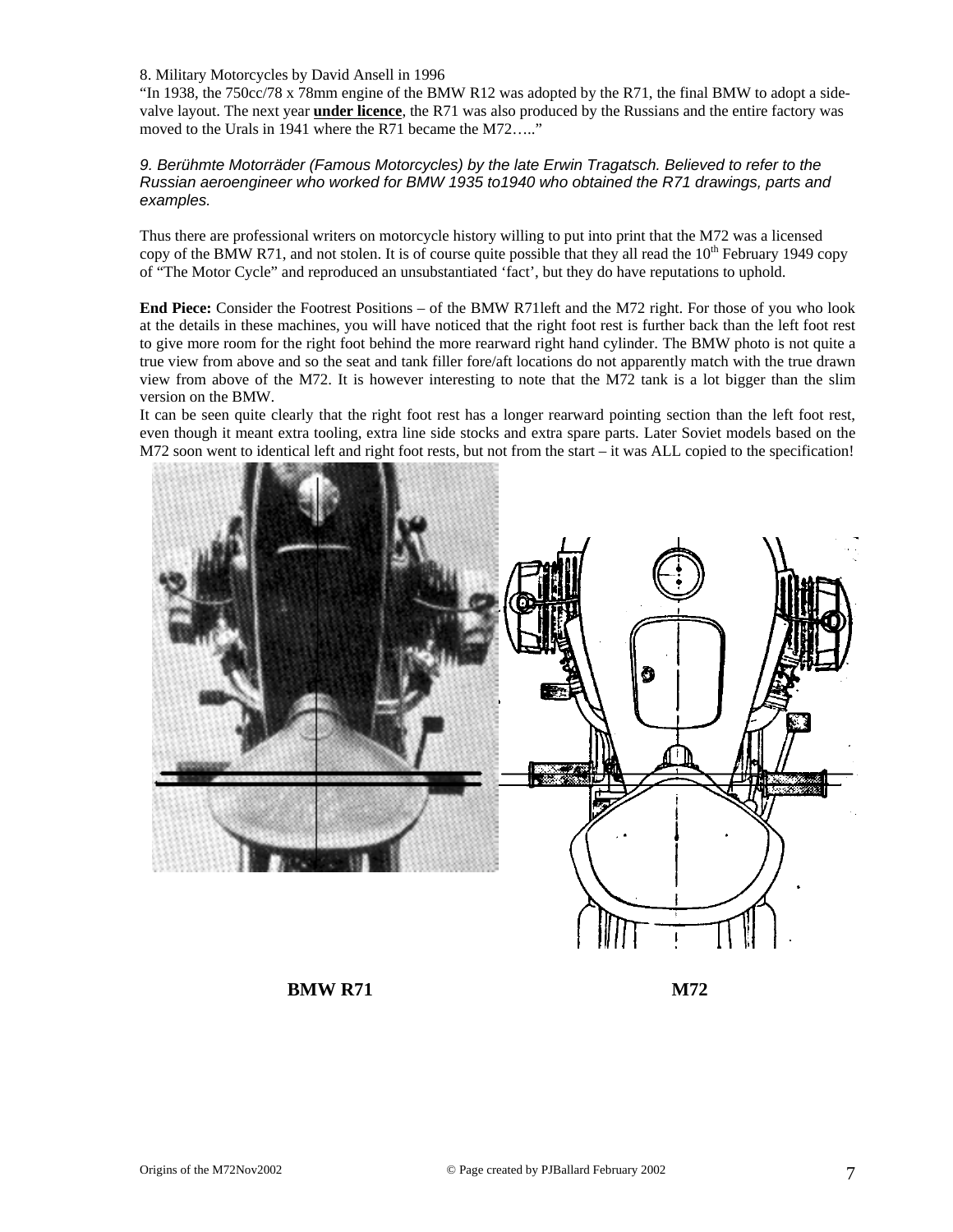# **Trade content of the Molotov von Ribbentrop Pacts.**

#### **Examples of technology sold to Russia by Germany before WWII between 1939 and 1941. 1939:**

Industrial Processes. Industrial Installations. War matériel. Also USSR to place orders directly on German firm to 200,000,000 Reichsmarks for: Equipment for factories. Installations. Fittings of various kinds. Machinery and machine tools of all kinds. Construction of apparatus. Equipment for the naptha industry. Equipment for the chemical industry. Products of the electro-technical industry. Ships, vehicles, means of transport. Measuring instruments. Laboratory equipment. Spares, raw materials, chemical products, consumer goods, articles of daily use,

# **1940:**

Naval construction: Cruiser ex-*Lützow*. After launching, the hull and all the equipment, armament, spare parts etc to be delivered for completion in the USSR. Complete plans, specifications, working drawings, and sea trial results, plus information on the performance of *Seydlitz* and *Prince Eugen* or *Admiral Hipper*. Plans for battleship *Bismark* and a large destroyer with 15cm guns and complete machinery for a large destroyer. Also ship building material; welding electrodes 365 tons, armour plate 31,000 tons, various types of boiler tuning 2628 tons, 175 power shafts of various lengths, 1 submarine periscope, several thousand items of electrical equipment, various tanks, motors, ventilating systems etc.

Naval Artillery: One 381mm double turret, fully equipped, to be delivered by March 1 1941; preliminary sketches for a 406mm triple turret and working drawings for a 280mm triple turret, 2 noncorrosive submarine guns, fire control apparatus etc.

Mine and torpedo gear.

Marine acoustical devices, precision clocks and watches.

Hydrographic instruments, optical instruments.

Aircraft; 10 Heinkel "He-100", 5 Messerschmitt 109, 5 Messerschmitt 110, 2 Junkers "Ju-88", 2 Dornier "Do0215", 3 Buecker "Bü-131", 3 Bü-133", 3 Fokke-Wulf "Fu-58-V-13", 2 Fokke-Wulf "Fa-266" Helicopters, 1 Messerschmitt 209 plau various instruments, spare parts, armaments and bombs etc.

Field artillery and ballistics equipment.

Communications including radio, telephone and telegraph equipment.

Chemical warfare equipment, synthetic rubber.

Engineering equipment, including road building gear, explosives, pumps etc.

Munitions, samples of explosive, munition filling equipment and plant to produce explosives.

Armoured vehicles and accessories including tanks, trailer and half tracks.

Machine tools, 308 machines.

Mining equipment; excavators, drills, electric locomotives and rolling stock, pumps, compressors. Locomobiles (?) and turbines including generators.

Equipment for petroleum industry including pumps, drills, compressors, drill tubes, electric motors.

Equipment for electric power plants, turbines, generators, transformers, oil switches, meters and protection.

Equipment for the chemical industry, turbo compressors, gas bellows, plastic machines, laboratory equipment, high pressure tubes etc.

Equipment for steel wire works.

Forges and presses.

Coal and steel tubing.

Ships including a tanker, 3 merchant ships, 1 repair vessel and 1 hoist ship.

Metals, 50,000 tons of steel tubing.

Naval construction; 5 floating cranes.